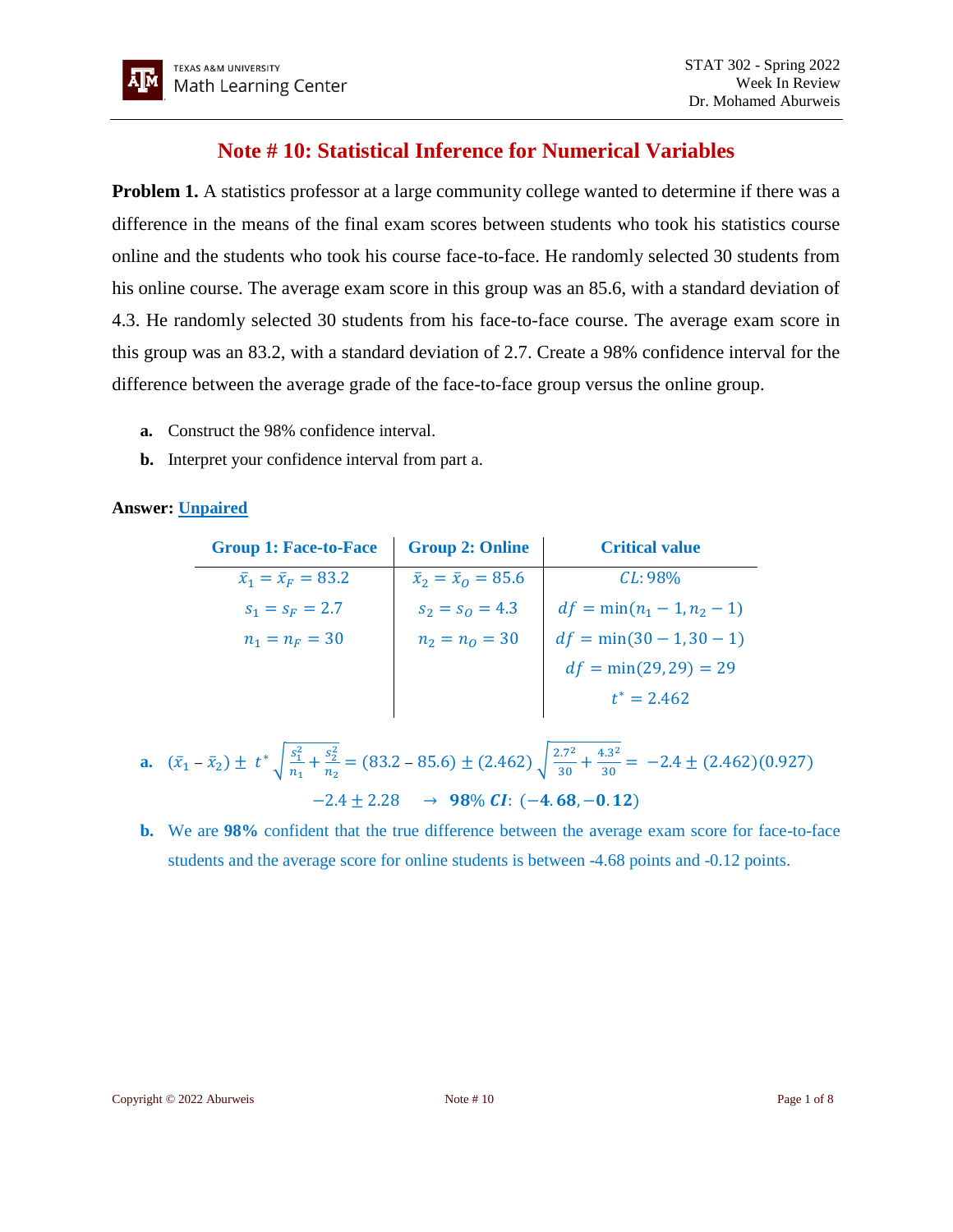**Problem 2.** A statistics professor at a large community college wanted to determine if there was a difference in the means of the final exam scores between students who took his statistics course online and the students who took his course face-to-face. He randomly selected 30 students from his online course. The average exam score in this group was an 85.6, with a standard deviation of 4.3. He randomly selected 30 students from his face-to-face course. The average exam score in this group was an 83.2, with a standard deviation of 2.7. Conduct a hypothesis test at the 0.02 significance level to test this.

- **a.** What are the hypotheses?
- **b.** What is the significance level?
- **c.** What is the value of the test statistic?
- **d.** What is the p-value?
- **e.** What is the correct decision?
- **f.** What is the appropriate conclusion/interpretation?
- **g.** Does the hypothesis test agree with the confidence interval from question 1?

### **Answer:**

- **a.**  $H_0: \mu_{F2F} = \mu_{online}$  vs.  $H_A: \mu_{F2F} \neq \mu_{Online}$
- **b.**  $\alpha = 0.02$

**c.** 
$$
TS = \frac{\bar{x}_1 - \bar{x}_2}{\sqrt{\frac{s_1^2}{n_1} + \frac{s_2^2}{n_2}}} = \frac{83.2 - 85.6}{\sqrt{\frac{2.7^2}{30} + \frac{4.3^2}{30}}} = \frac{-2.4}{0.927} = -2.589
$$

- $TS = -2.589$ ,  $df = min(30 1, 30 1) = df = min(29, 29) = 29 \rightarrow 0.01 < p value < 0.02$ **d. Two-sided**:  $0.01 < p - value < 0.02$ 
	- **e.**  $p values < 0.02 < \alpha = 0.02$ , ∴ **Reject**  $H_0$
	- **f.** The data **does** provide statistically significant evidence that there is a difference between the average final exam score for the face-to-face students and the average final exam score for the online students. Based on our samples, we think the average is higher for online students.
	- **g.** 98%  $CI: (-4.68, -0.12)$ . Yes, they agree because the null value (0) is not in the interval and we rejected  $H_0$ .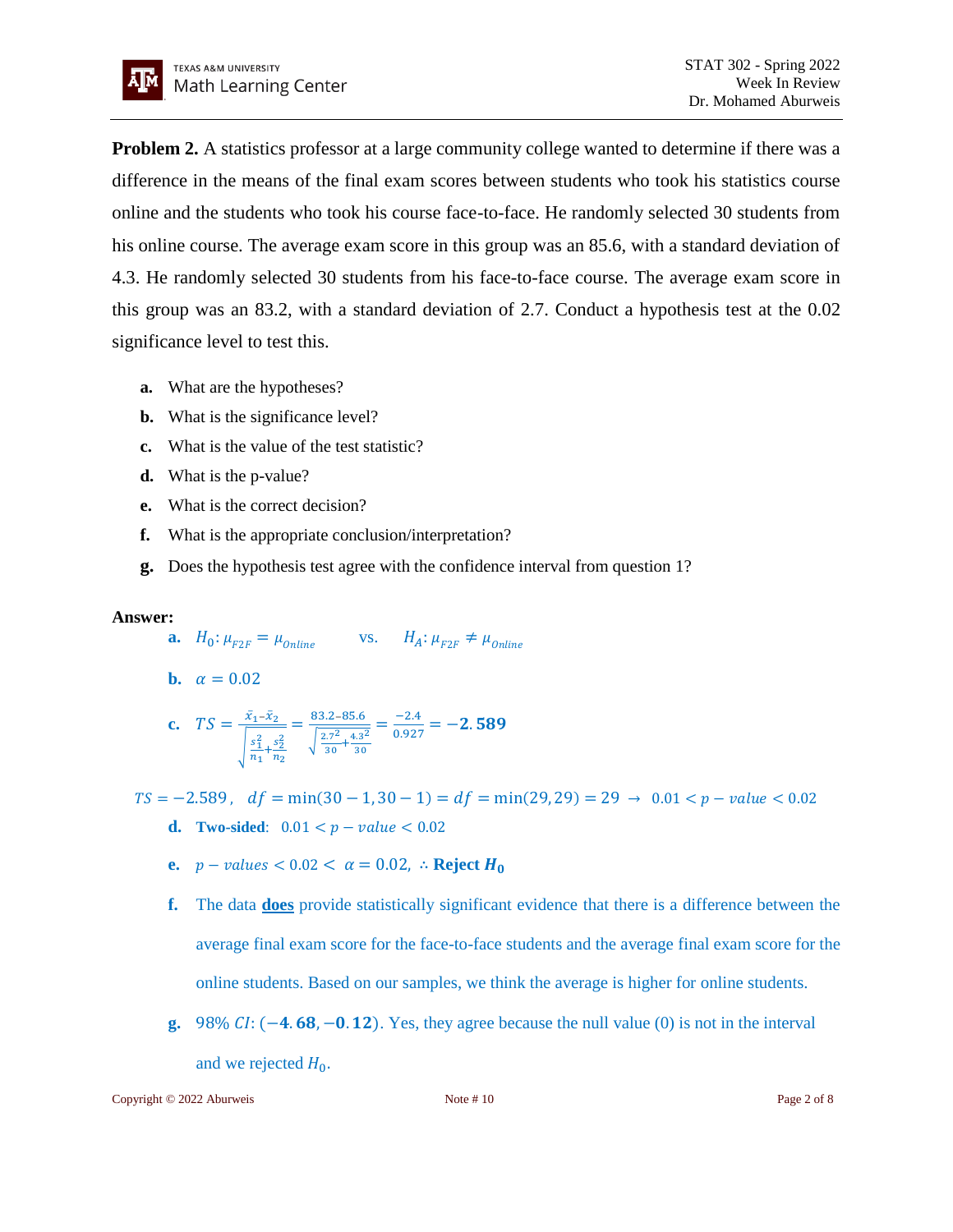**Problem 3.** An instructor decided to create two different versions of the same exam, Version A and Version B. Prior to passing out the exams, he shuffled the exams together to ensure each student received a random version. Of the 30 students who took Version A, the average score was a 79.4, with a standard deviation of 14. Of the 27 students who took Version B, the average score was a 74.1, with a standard deviation of 20. Because he wants to ensure that the exam was fair to all students, he would like to evaluate whether the difference observed in the groups is so large that it provided convincing evidence that Version B was more difficult (on average) than Version A. Consider the students who took Version A to be Group A and the students who took Version B to be Group B. Create a 99% confidence interval for the difference between the average scores on Version A and Version B.

- **a.** Construct the 90% confidence interval.
- **b.** Interpret your confidence interval from part a.

# **Answer: Unpaired**

| <b>Group 1: Version A</b>      | <b>Group 2: Version B</b>      | <b>Critical value</b>        |
|--------------------------------|--------------------------------|------------------------------|
| $\bar{x}_1 = \bar{x}_4 = 79.4$ | $\bar{x}_2 = \bar{x}_B = 74.1$ | $CL:99\%$                    |
| $s_1 = s_4 = 14$               | $s_2 = s_B = 20$               | $df = min(n_1 - 1, n_2 - 1)$ |
| $n_1 = n_A = 30$               | $n_2 = n_R = 27$               | $df = min(30 - 1, 27 - 1)$   |
|                                |                                | $df = min(29, 26) = 26$      |
|                                |                                | $t^* = 2.779$                |

**a.** 
$$
(\bar{x}_1 - \bar{x}_2) \pm t^* \sqrt{\frac{s_1^2}{n_1} + \frac{s_2^2}{n_2}} = (79.4 - 74.1) \pm (2.779) \sqrt{\frac{14^2}{30} + \frac{20^2}{27}} = 5.3 \pm (2.779)(4.6204)
$$
  
5.3 ± 12.84  $\rightarrow$  99% CI: (-7.54, 18.14)

**c.** We are **99%** confident that the true difference between the average score on version A and the average score on version B is between -7.54 points and 18.14 points.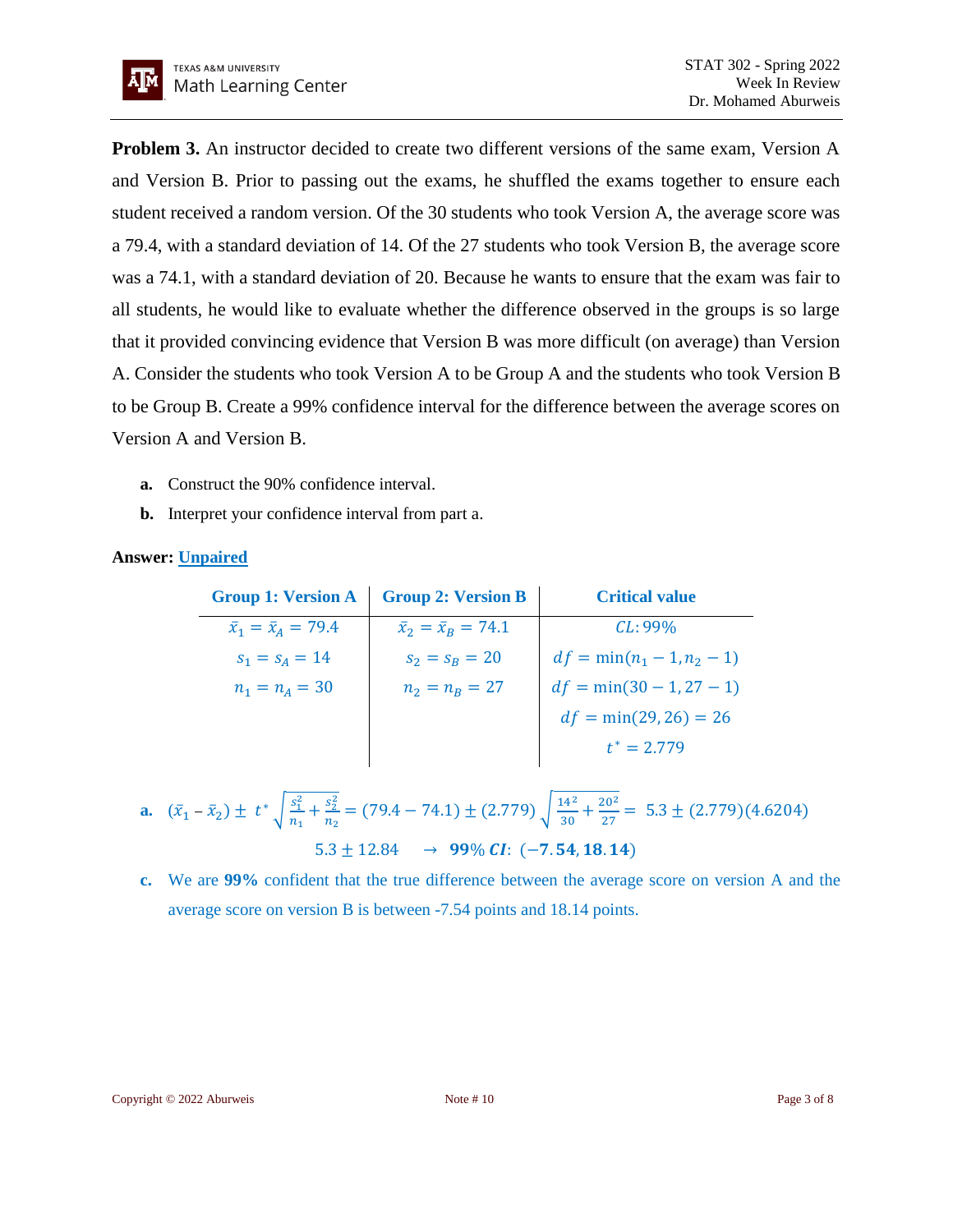**Problem 4.** An instructor decided to create two different versions of the same exam, Version A and Version B. Prior to passing out the exams, he shuffled the exams together to ensure each student received a random version. Of the 30 students who took Version A, the average score was a 79.4, with a standard deviation of 14. Of the 27 students who took Version B, the average score was a 74.1, with a standard deviation of 20. Because he wants to ensure that the exam was fair to all students, he would like to evaluate whether the difference observed in the groups is so large that it provided convincing evidence that Version B was more difficult (on average) than Version A. Consider the students who took Version A to be Group A and the students who took Version B to be Group B. Conduct a hypothesis test at the 0.01 significance level to test this.

- **a.** What are the hypotheses?
- **b.** What is the significance level?
- **c.** What is the value of the test statistic?
- **d.** What is the p-value?
- **e.** What is the correct decision?
- **f.** What is the appropriate conclusion/interpretation?
- **g.** Does the hypothesis test agree with the confidence interval from question 3?

#### **Answer:**

- **a.**  $H_0: \mu_A = \mu_B$  vs.  $H_A: \mu_A > \mu_B$
- **b.**  $\alpha = 0.01$

**c.** 
$$
TS = \frac{\bar{x}_1 - \bar{x}_2}{\sqrt{\frac{s_1^2}{n_1} + \frac{s_2^2}{n_2}}} = \frac{79.4 - 74.1}{\sqrt{\frac{14^2}{30} + \frac{20^2}{27}}} = \frac{5.3}{4.6204} = 1.1471
$$

 $TS = 1.1471$ ,  $df = min(30 - 1.27 - 1) = df = min(29.26) = 26 \rightarrow 0.10 < p - value < 0.15$ **d.** One-sided:  $0.10 < p - value < 0.15$ 

- **e.**  $p values > 0.10 > \alpha = 0.01$ , ∴ **Fail to reject H<sub>0</sub>**
- **f.** The data **does not** provide statistically significant evidence that the average score on version A is greater than the true average score on version B.
- **g.** 99%  $CI: (-7.54, 18.14)$ . Yes, CI included the null value (0) and we failed to reject  $H_0$ .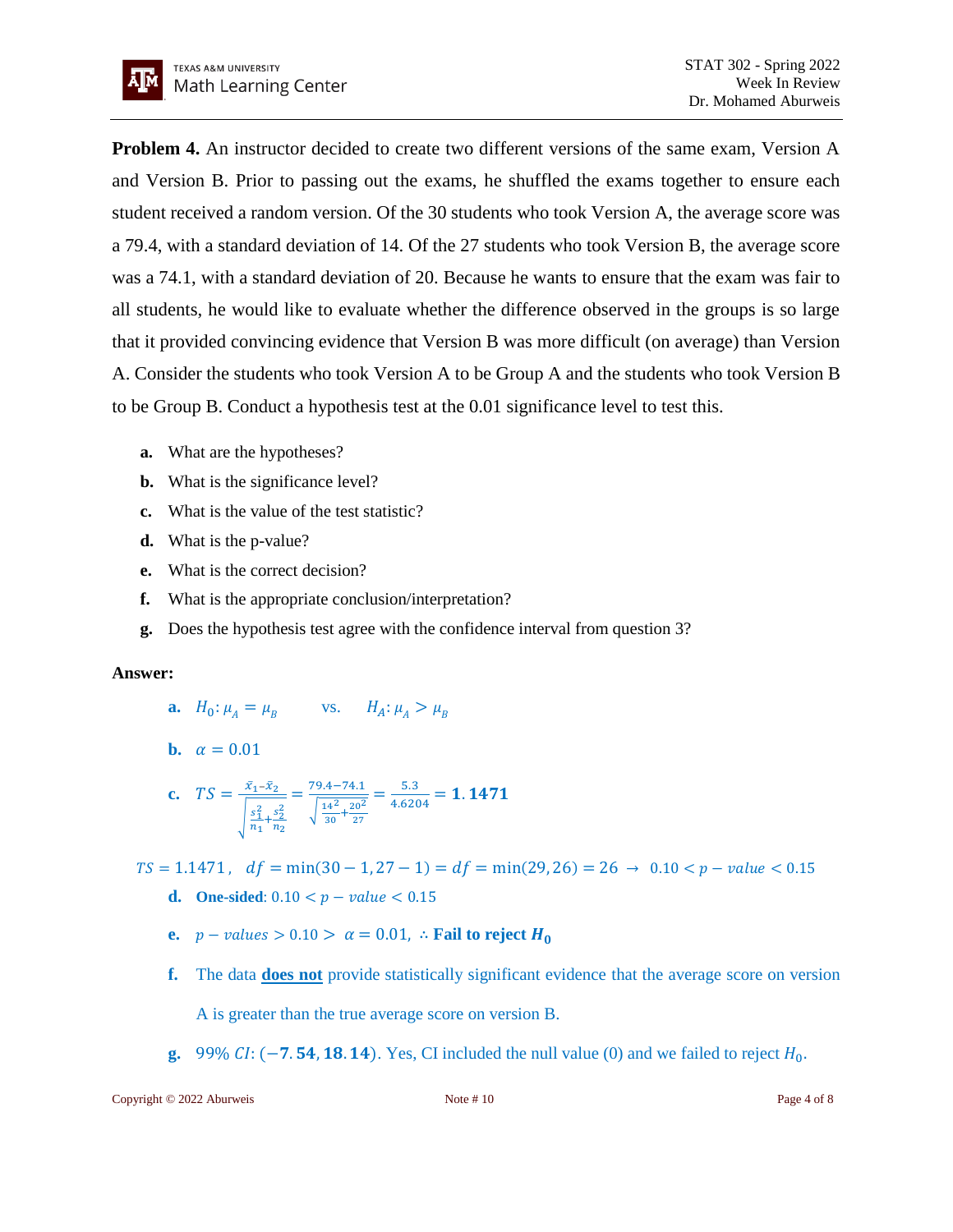**Problem 5.** Use the following ANOVA output to answer the questions below. Assume we are conducting this test at the 10% level.

| <b>Source</b>            | DF | <b>Sum of Squares</b> | <b>Mean Squares</b> | <b>F</b> Value | <b>Prob</b> |
|--------------------------|----|-----------------------|---------------------|----------------|-------------|
| <b>Groups</b>            |    | 435.59259             | 217.7963            | 1.9211042      | 0.1569      |
| <b>Error (Residuals)</b> | 51 | 5781.8889             | 113.37037           |                |             |
| <b>Total</b>             | 53 | 6217.4815             |                     |                |             |

- **a.** Based on the type of test that was run, what kind of variables are we studying?
- **b.** How many groups were compared?
- **c.** How many total observations were there?
- **d.** What is the SSG? What is the SSE? What is the SST?
- **e.** What is the MSG? What is the MSE?
- **f.** What is the value of the test statistic?
- **g.** What is the p-value?
- **h.** What is the correct decision?
- **i.** What is the appropriate conclusion/interpretation?

# **Answer:**

- **a.** One categorical variable (defines groups) and one numerical variable (average of each group).
- **b.**  $df_c = k 1 \rightarrow k = df_c + 1 = 2 + 1 = 3$
- **c.**  $df_T = n 1 \rightarrow n = df_T + 1 = 53 + 1 = 54$
- **d.**  $SSG = 435.59259$ ,  $SSE = 5781.8889$ ,  $SST = 6217.4815$
- **e.**  $MSG = 217.7963$ ,  $MSE = 113.37037$
- **f.** Test Statistic  $F = 1.92$
- **g.**  $p value = 0.1569$
- **h.**  $0.1569 > 0.10 \rightarrow p-value > \alpha \rightarrow \text{Fall to reject } H_0$
- **i.** The data **does not** provide statistically significant evidence that there is an association between these two variables.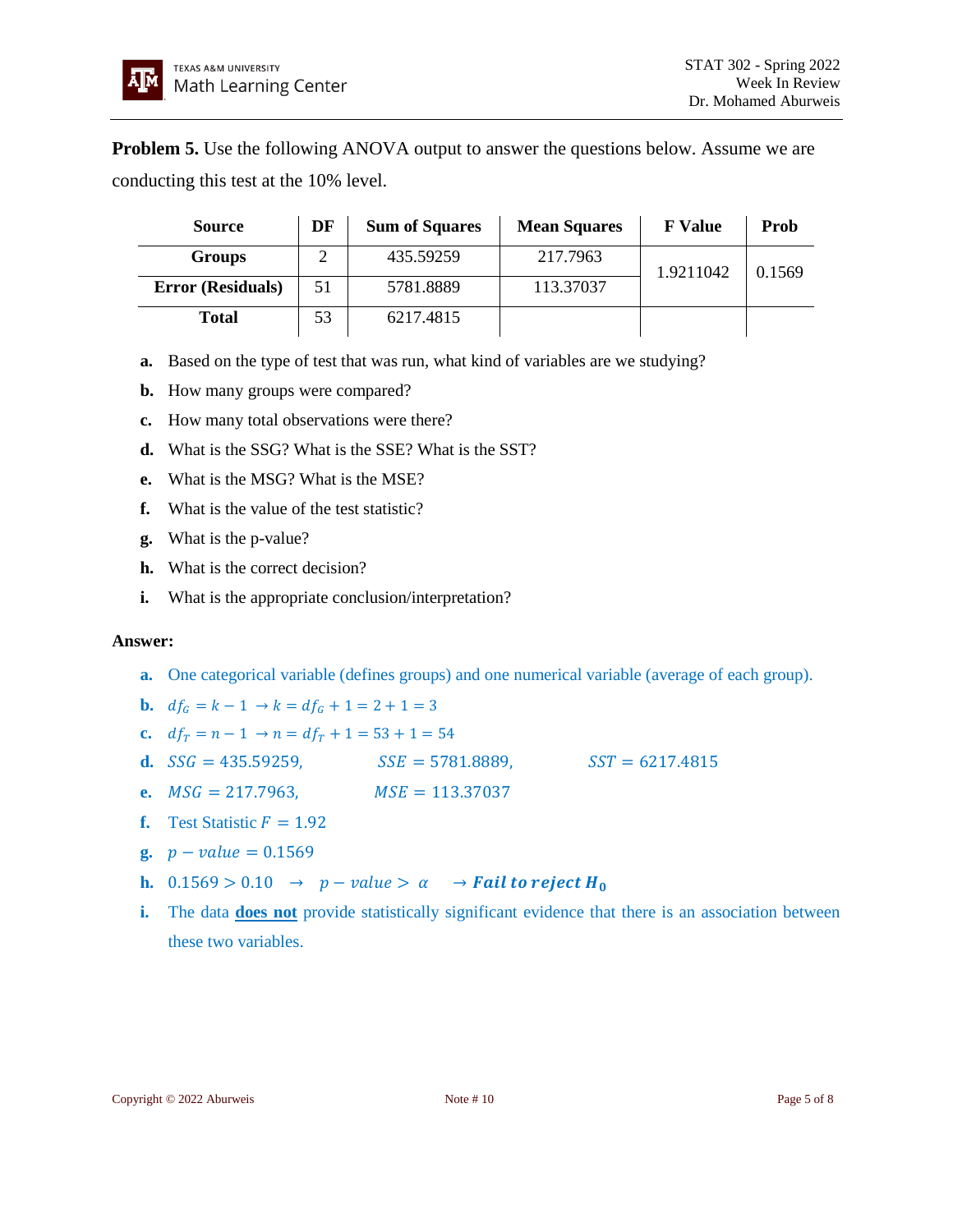**Problem 6.** Use the following data set, and create and compute the values for the ANOVA table.

| Group 1                       | Group 2                    | Group 3                       |
|-------------------------------|----------------------------|-------------------------------|
|                               |                            | 15                            |
| 10                            |                            | 17                            |
| 11                            |                            | 16                            |
| $n_1 = 3$                     | $n_2 = 2$                  | $n_3 = 3$                     |
| $11 + 10 + 11$<br>$\bar{x}_1$ | $7 + 8 +$<br>$\bar{x}_1 =$ | $15 + 17 + 16$<br>$\bar{x}_1$ |
| $=\frac{32}{3}=10.67$         | 15<br>$=\frac{1}{2}=7.5$   | $=\frac{48}{3}=16$            |

# **ANOVA Table:**

| <b>Source</b>            | DF | <b>Sum of Squares</b> | <b>Mean Squares</b> | <b>F</b> Value | Prob     |
|--------------------------|----|-----------------------|---------------------|----------------|----------|
| Groups                   |    | 93.69                 | 46.845              | 73.89          | 0.000193 |
| <b>Error (Residuals)</b> |    | 3.188                 | 0.634               |                |          |
| Total                    |    | 96.878                |                     |                |          |

**Answer:** 

$$
df_G = k - 1 = 3 - 1 = 2
$$
  

$$
df_T = n - 1 = 8 - 1 = 7
$$
  

$$
df_E = df_T - df_G = 7 - 2 = 5
$$

 $\bar{x}_{Grand} =$  $11 + 10 + 11 + 7 + 8 + 15 + 17 + 16$  $\frac{1}{8}$  = 95  $\frac{2}{8}$  = 11.875

$$
SSG = \sum n_i (\overline{x}_i - \overline{x}_{Grand})^2 = 3 \times (10.67 - 11.875)^2 + 2 \times (7.5 - 11.875)^2 + 3 \times (16 - 11.875)^2
$$
  
= 4.36 + 38.28 + 51.05 = **93.69**

$$
SST = \sum (x_i - \overline{x}_{Grand})^2
$$
  
= (11 - 11.875)<sup>2</sup> + (10 - 11.875)<sup>2</sup> + (11 - 11.875)<sup>2</sup> + (7 - 11.875)<sup>2</sup> + (8 - 11.875)<sup>2</sup>  
+ (15 - 11.875)<sup>2</sup> + (17 - 11.875)<sup>2</sup> + (16 - 11.875)<sup>2</sup>  
= 0.766 + 3.516 + 0.766 + 23.766 + 15.016 + 9.766 + 26.266 + 17.016 = **96.878**  
*SSE* = SST - SSG = 96.878 - 93.69 = **3.188**

$$
MSG = \frac{SSG}{df_G} = \frac{93.69}{2} = 46.845
$$
 and 
$$
MSE = \frac{SSE}{df_E} = \frac{3.188}{5} = 0.634
$$

$$
F = \frac{MSG}{MSE} = \frac{46.845}{0.634} = 73.89
$$

Copyright © 2022 Aburweis Note # 10 Page 6 of 8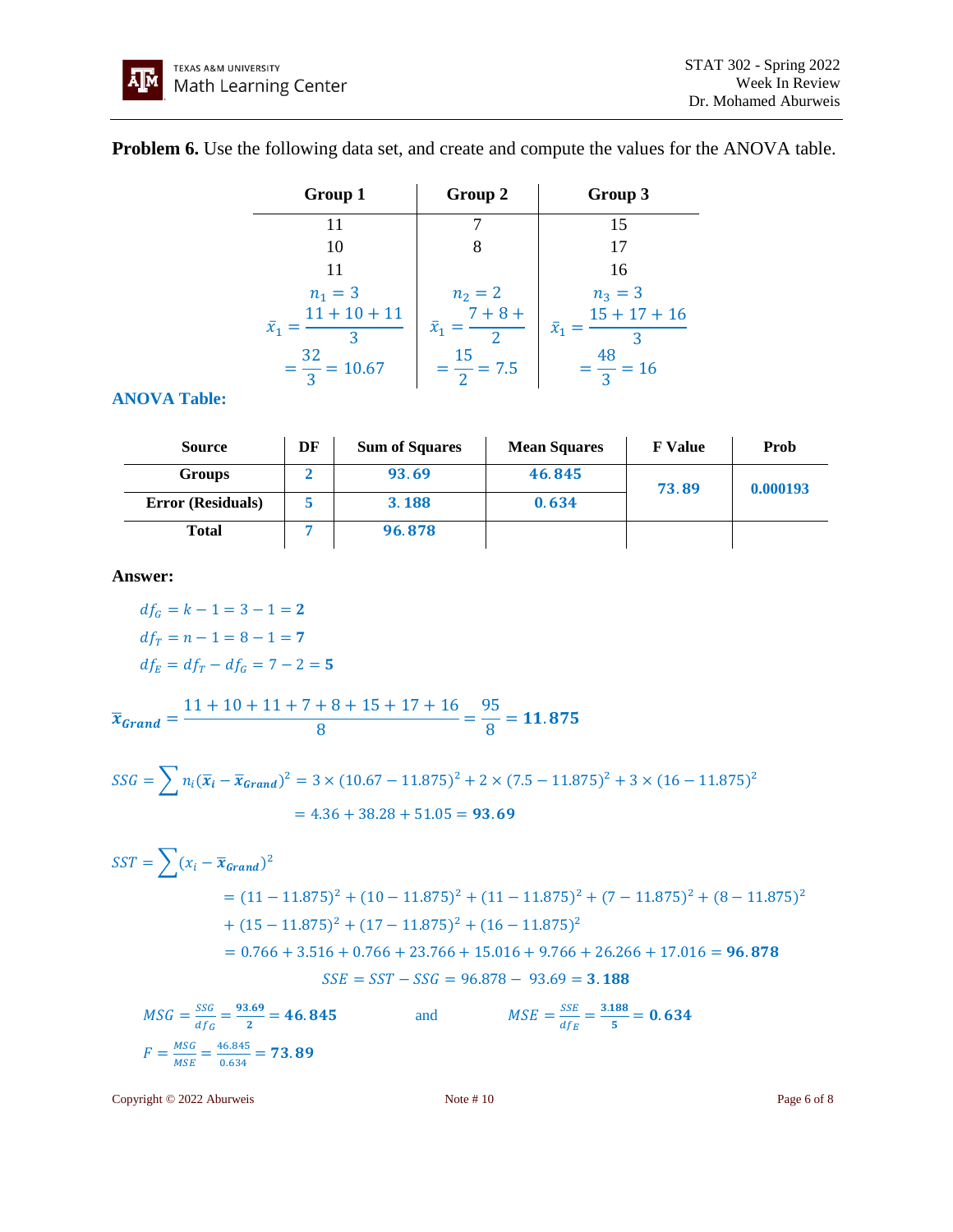**Problem 7.** A teacher wants to know if test scores are different between his classes. Test this at the 5% level.

| <b>Source</b>            | DF | <b>Sum of Squares</b> | <b>Mean Squares</b> | <b>F</b> Value | Prob     |
|--------------------------|----|-----------------------|---------------------|----------------|----------|
| <b>Class (Groups)</b>    |    | 3.798                 | 1.266               | 2.487          | 0.066358 |
| <b>Error</b> (Residuals) | 81 | 41.228                | 0.509               |                |          |
| <b>Total</b>             | 84 | 45.026                |                     |                |          |

- **a.** What kind of test should we conduct?
- **b.** What are the hypotheses?
- **c.** What is the significance level?
- **d.** The ANOVA table above is partially filled in. Complete the missing spaces.
- **e.** How many different classes was the teacher comparing?
- **f.** How many total students were in those classes?
- **g.** What is the value of the test statistic?
- **h.** What is the p-value?
- **i.** What is the correct decision?
- **j.** What is the appropriate conclusion/interpretation?

## **Answer:**

- **a.** ANOVA.
- **b.**  $H_0: \mu_1 = \mu_2 = \mu_3 = \mu_4$  vs.  $H_A: At least one mean is different.$

$$
c. \quad \alpha = 0.05
$$

**d.** To complete the ANOVA table, we need to calculate:

 $df_E = df_T - df_G = 84 - 3 = 81$  $SST = SSG + SSE = 3.798 + 41.228 = 45.026$ 

$$
MSG = \frac{SSG}{df_G} = \frac{3.798}{3} = 1.266 \text{ and } MSE = \frac{SSE}{df_E} = \frac{41.228}{81} = 0.509
$$

$$
F = \frac{MSG}{MSE} = \frac{1.266}{0.509} = 2.487
$$

- **e.**  $df_G = k 1 \rightarrow k = df_G + 1 = 3 + 1 = 4$
- **f.**  $df_T = n 1 \rightarrow n = df_T + 1 = 84 + 1 = 85$
- **g.** Test Statistic  $F = 2.487$
- **h.**  $p value = 0.066358$
- **i.**  $0.066358 > 0.05 \rightarrow p value > \alpha \rightarrow \text{Fall to reject } H_0$
- **j.** The data **does not** provide statistically significant evidence that there is an association between class and test score.

Copyright © 2022 Aburweis Note # 10 Page 7 of 8